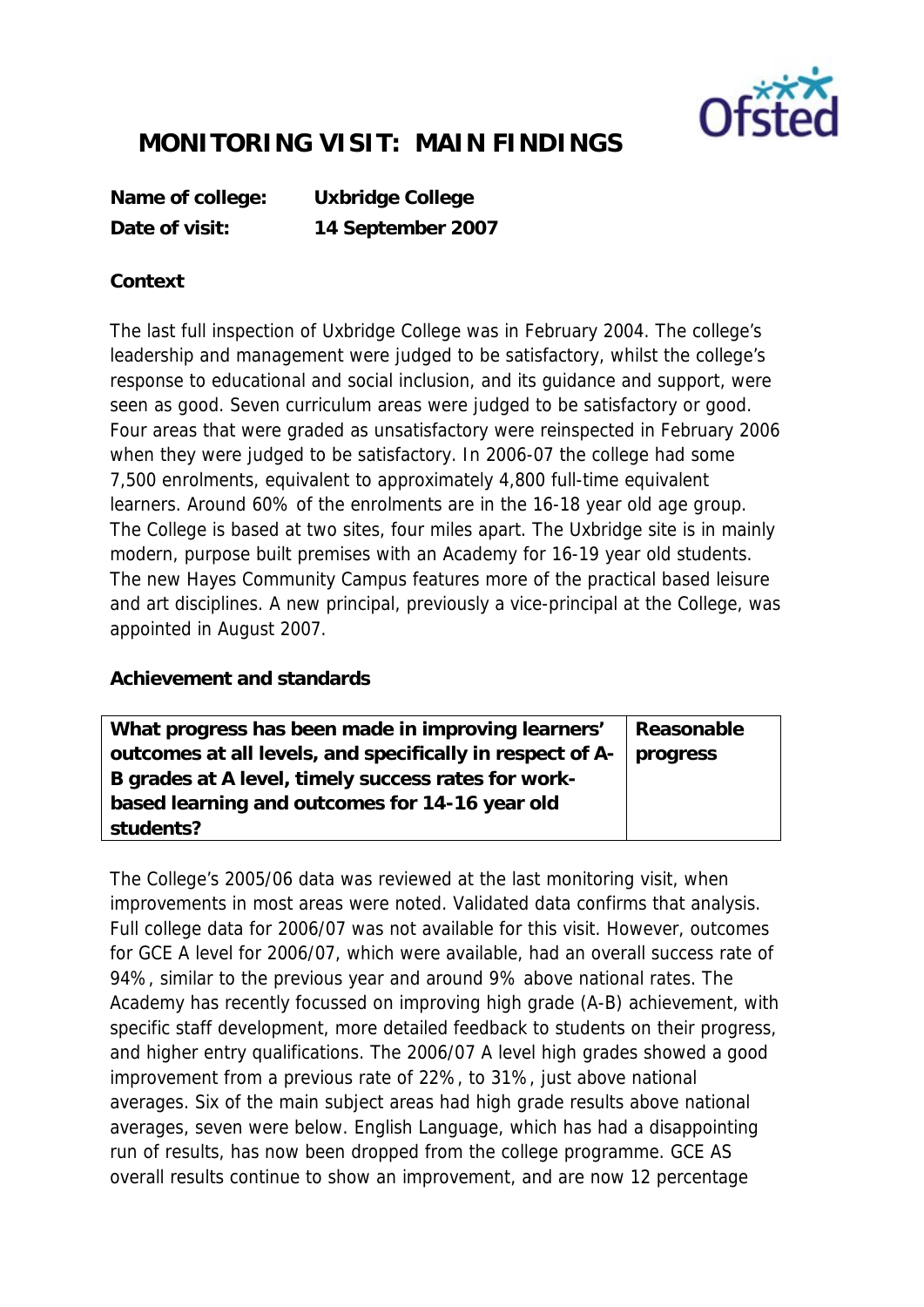

points above national rates. The proportion of high grades has stayed approximately the same at 21% which is just below national rates. In workbased learning there have also been changes to the college's approach, with more management oversight and involvement, increased on-line tracking, and clarification of staff roles. Unvalidated end-of-year data indicates that overall success rates, and specifically timely success rates have both improved, and are both now at national averages. The outcomes for 14-16 year old learners have also improved. The anticipated success rate for 2006-07 is 63%, up from 51% in the previous year. The college has paid particular attention to improving retention, both in-year and between years. This includes changes in communication with partner schools and learners, an emphasis on intermediate achievements and improved selection. Retention has improved from 69% to 84% in 2006/07.

| What further improvements have been made in the       | Reasonable |
|-------------------------------------------------------|------------|
| business administration area, specifically to improve | progress   |
| the low pass rates for full-time students?            |            |

The reinspection in early 2006 still noted specific concerns about low-pass rates on full-time business administration courses, and low added value on GCE business studies. There has been reasonable progress in these aspects. Within the school there has been a significant effort to make courses more work orientated, an emphasis on differentiation in lessons, and improvements in assessment. Since the reinspection validated 2005/06 data, and unvalidated 2006/07 data, show improvements in most courses. GCE results in business study courses are generally showing a trend of improvement over the past 2 years to or above national rates, with A level business studies having a 100% pass rate with high grades above national rates. Retention at all levels remains just above national rates. NVQ accounting results at Levels 3 and 4 are still weak, although some further successes are anticipated. The college has implemented a range of initiatives to improve this programme. NVQ accounting level 3 results have improved. Other programmes in the area, such as the National Diploma and certificate in bookkeeping also show signs of embedded improvement to 2005/06 to good levels of performance. There is a trend of improvement in the value added results in this area; the outcomes are now within the national norm.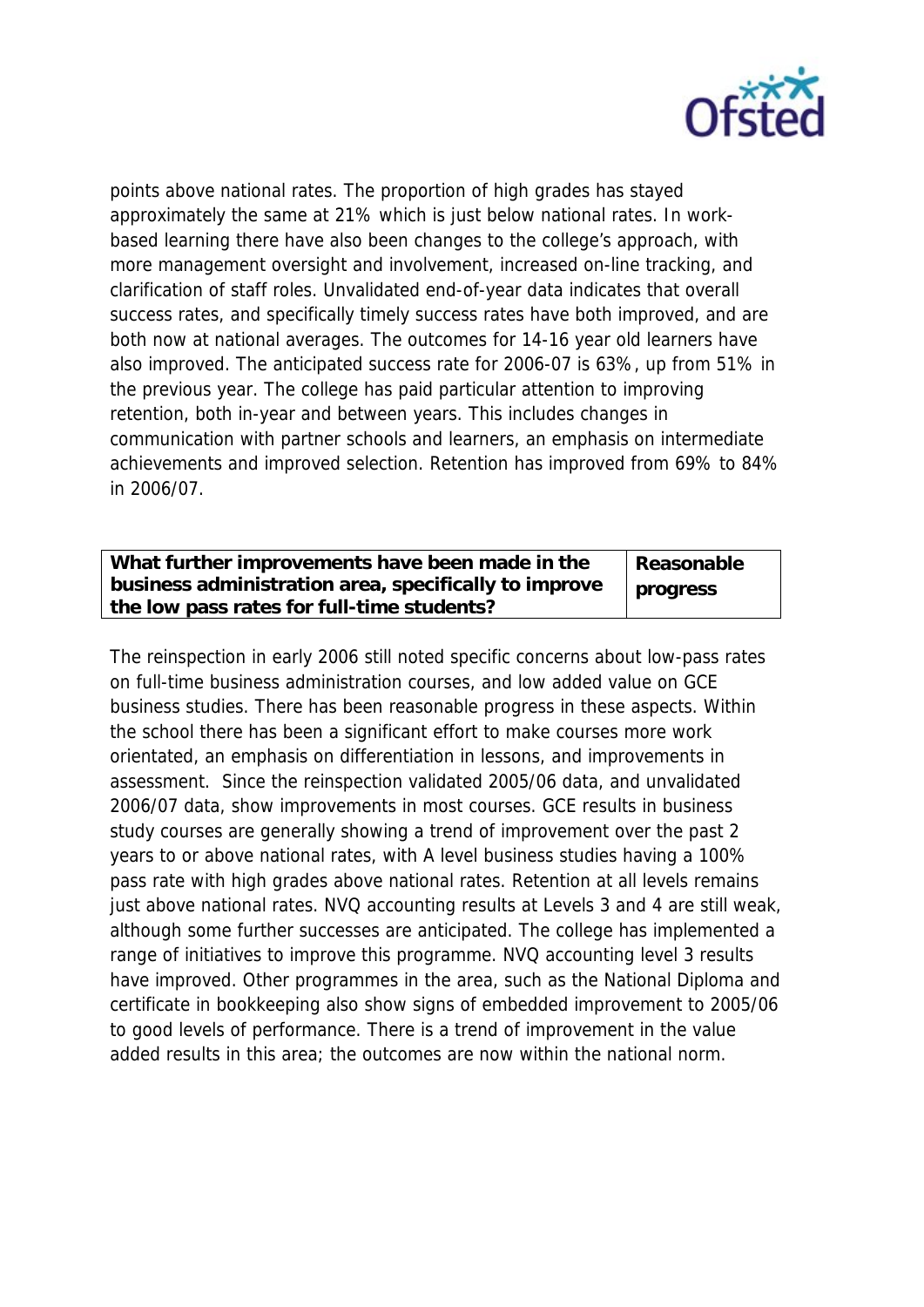

## **Quality of provision**

| What progress has been made in improving the rigour   Reasonable |          |
|------------------------------------------------------------------|----------|
| and consistency of assessment practices and internal             | progress |
| verification?                                                    |          |

Previous annual assessment visits, inspections and the college's SAR noted improvements in assessment and internal verification (IV), which were seen as a key weakness in 2004. However in most cases there were still specific concerns. The college continues to make reasonable progress in improving the rigour of assessment and IV across the college. The on-line system is being continually developed to allow management of the process by staff and provide increasingly detailed feedback to students. Staff and students appear to be very familiar with and properly use the system. Some individual comments on the system are limited, though students have further comments on their returned work. IV requirements and planning is now more carefully outlined in this system, and in the associated schemes of work. This allows better management checking, though that element is not yet subject to the rigours of automated reports or deadlines. Routine 'health checks' across the college properly highlight areas for improvement in assessment work. External validation, which is subject to appropriate management review, is indicating improvements in assessment and IV. Work continues in maintaining or improving standards, with such things as new, carefully introduced policies on submission of work. There is some sharing of good practice, and appropriate initial staff training and mentoring.

| How has initial assessment been improved to benefit $\vert$ Reasonable |          |
|------------------------------------------------------------------------|----------|
| students, teachers and mangers?                                        | progress |

The college has continued to improve the way in which it assesses the literacy and numeracy skills of students. Students on full-time programmes undertake assessments on-line at the start of their courses. If these assessments indicate that students need support, 'learning advocates' work with them on a one-to-one or group basis. The process appears to work well and there are examples of good practice, particularly where the support is contextualised so that it is relevant to the students' main subject area. Results from the initial assessment and, if relevant, from learning support are transferred to electronic individual learning plans (ILPs). This information helps teachers and students to negotiate and record targets. The quality of target-setting is improving but college managers recognise that this remains an area for further development. Teachers